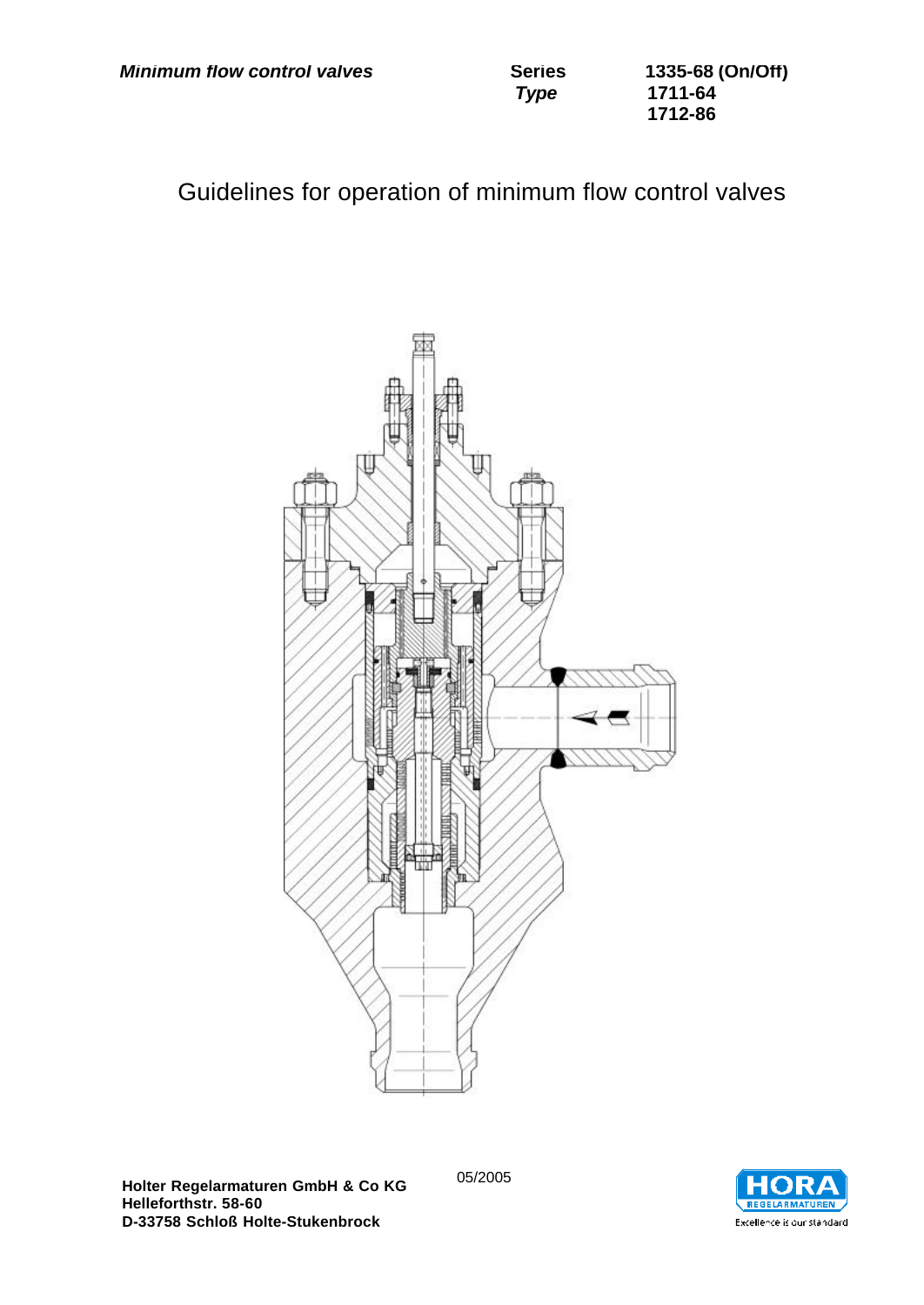# List of contents

| Ŀ.          |  |
|-------------|--|
| 业           |  |
| 皿.          |  |
| <u>IV.</u>  |  |
|             |  |
|             |  |
| <u>V.</u>   |  |
| <u>VI.</u>  |  |
| <u>VII.</u> |  |
| <b>VIII</b> |  |

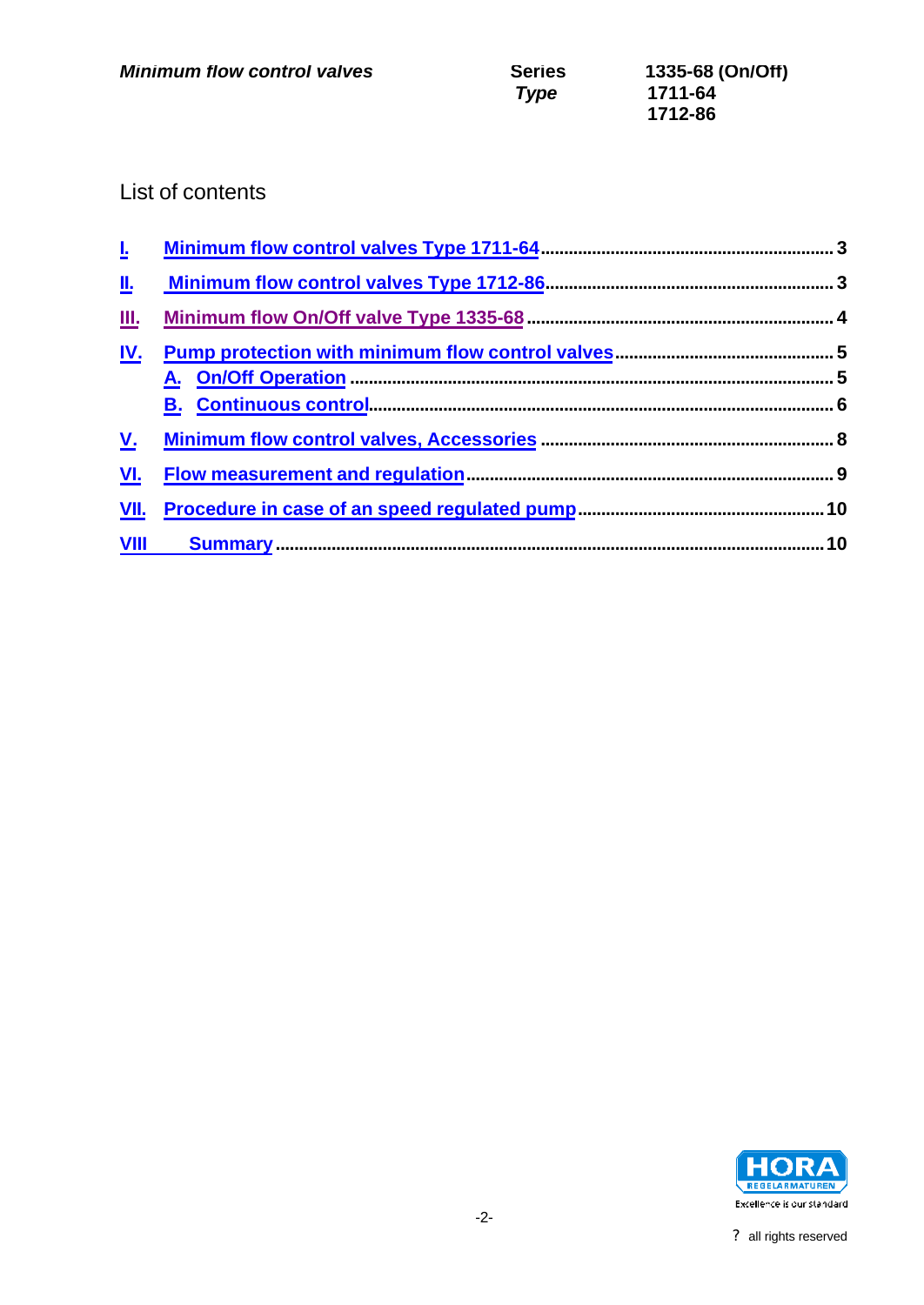*Type* **1711-64 1712-86**

### **I. Minimum flow control valves Type 1711-64**

Type 1711-64 control valves (*Fig. 1*) can be manufactured as angle type, Z type and in exceptional cases also as a globe type.

The pressure reduction takes places over a multi-stage cascade plug with a max of 5+1 stages.

Standard sizes from DN 25 to 200 are available (also see HORA Brochure Cascade-Control valves).

The oncoming flow can be selected as towards or under the plug and the maximum pressure to be reduced should not exceed **225 bar**.

As a rule, pneumatic diaphragm actuators are installed in the "Spring Open" direction. However, one can use hydraulic or electric actuators with safety function.



*Fig. 1:* BR 1711-64

#### **II. Minimum flow control valves Type 1712-86**

Type 1712-86 control valves (*Fig. 2*) can also be manufactured as angle type, Z type and in exceptional cases also as a globe type.

The pressure reduction takes place through a perforated cage / perforated plug arrangement (max. 10 stages). The number of stages defines the total ? p (max. 50 bar per stage). As a rule the oncoming flow is towards the plug and the maximum pressure to be reduced should not exceed **450 bar**. As a rule pneumatic diaphragm actuators are installed in the "Spring Open" direction. However, one can use hydraulic or electric actuators with safety function.



*Fig. 2:* BR 1712-86

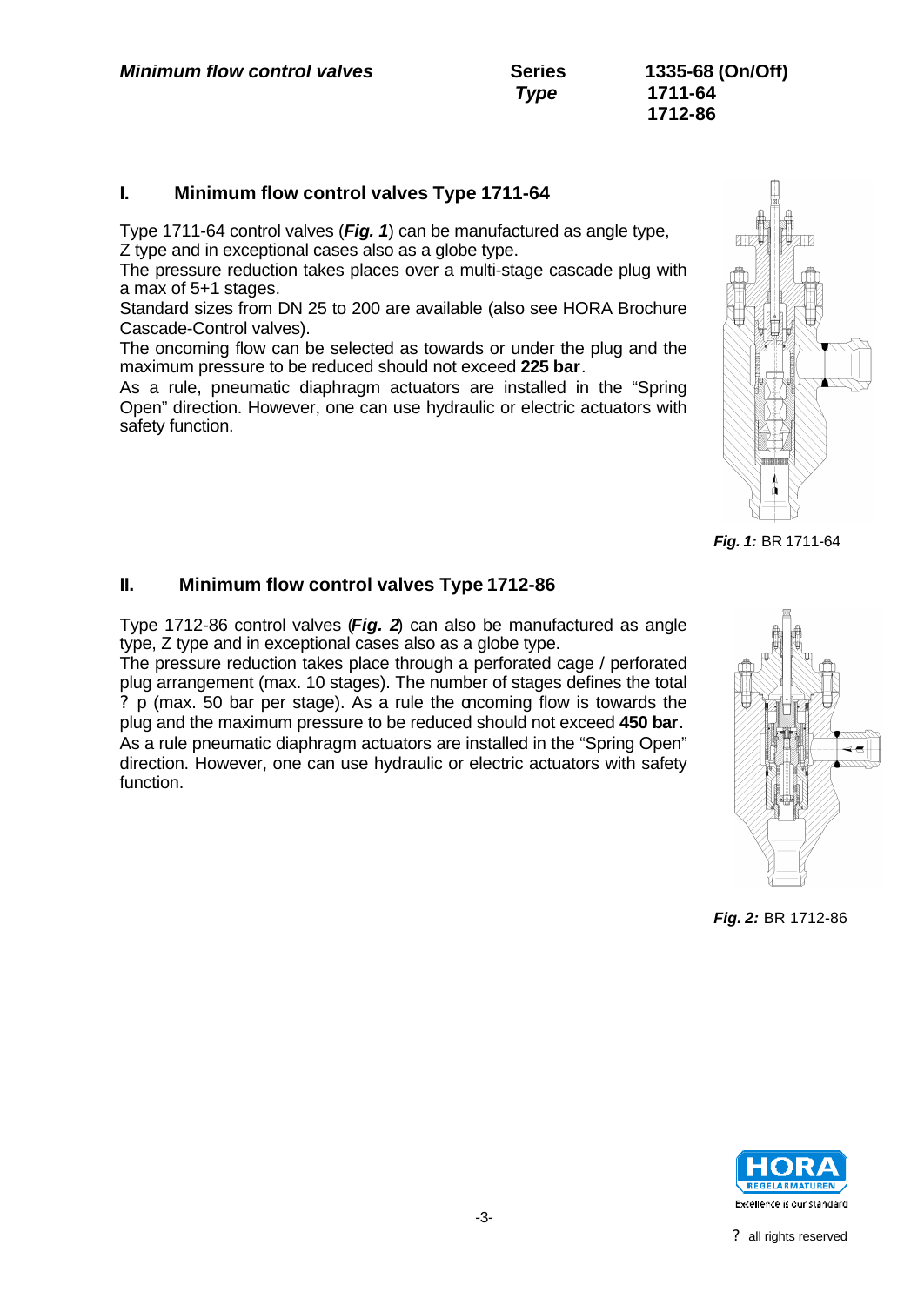| <b>Minimum flow control valves</b> | <b>Series</b> | 1335-68 (On/Off) |
|------------------------------------|---------------|------------------|
|                                    | <b>Type</b>   | 1711-64          |
|                                    |               | 1712-86          |

The specialty of this series is the double seat design (*Fig. 3*). Due to this design the external seat (1) is protected, as critical low flow can only occur at the inner seat (2). This leads to greater operational safety and reduces wear at the seat. The result is a longer operational life of the main seat and a leak proof valve for a long period.



*Fig. 3:* Double Seat (BR 1712-86)

# **III. Minimum flow On/Off valve Type 1335-68**

The on/off valves of the 1335-68 Series (*Fig. 4*) can also be manufactured as angle type, Z type and as globe type. The pressure reduction takes place through a set of perforated orificed discs with a maximum of 10 stages. The number of stages defines the total ? p (max. 50 bar per stage). As a rule, the oncoming flow is directed towards the plug and the maximum pressure to be reduced should not exceed **500 bar**. As a rule, pneumatic diaphragm actuators are installed in the "Spring Open" direction. However, one can use hydraulic or electric actuators with protection. The specialty of this series is the reversible seat (*Fig. 5*). Through this, the number of spare parts can be minimized as both sides of the seat can be used.



*Fig.4:* BR 1335-68 (On/Off)



-4-



*Fig. 5:* Reversible seat (BR 1335-68 On/Off)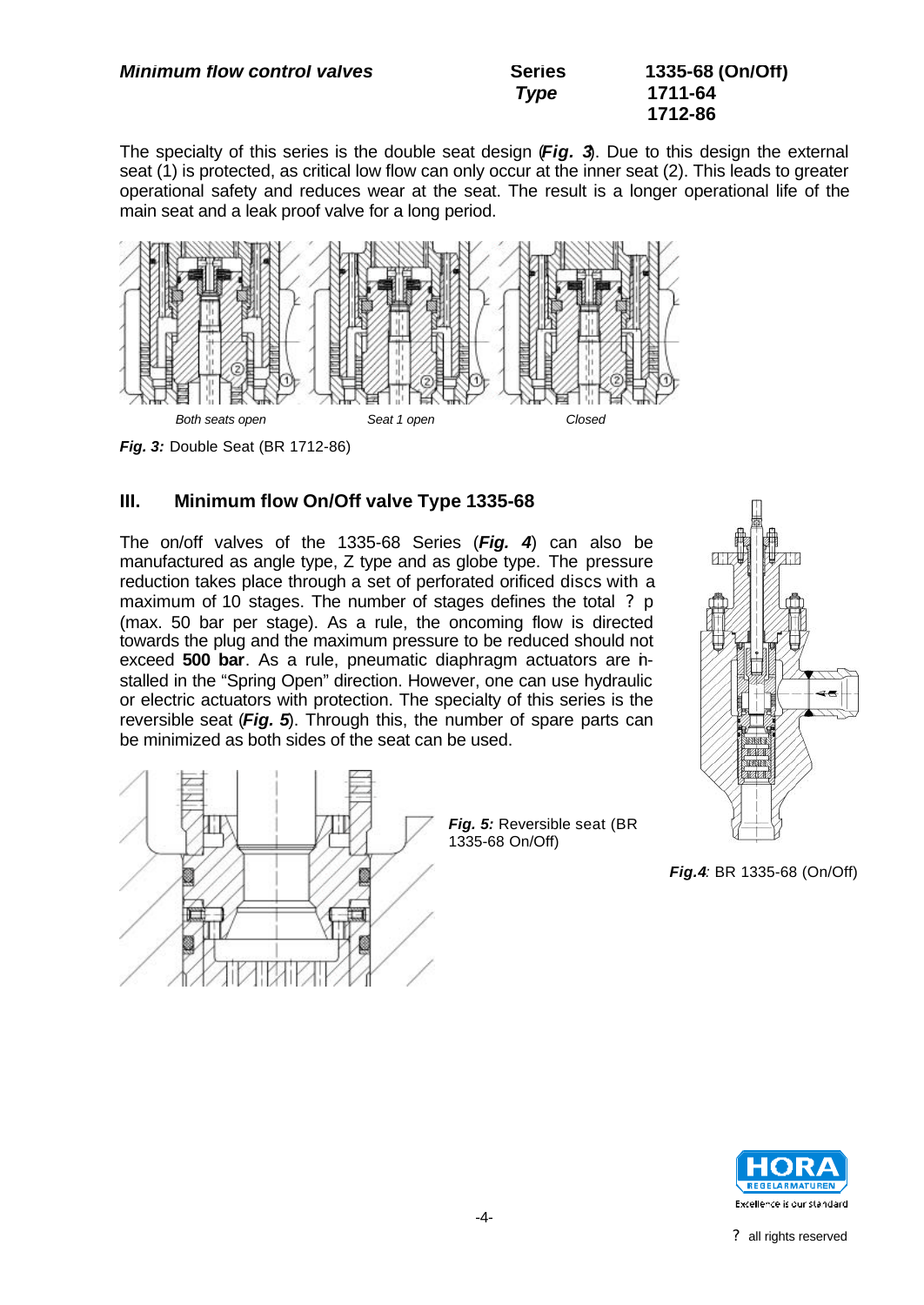| <b>Minimum flow control valves</b> | <b>Series</b> | 1335-68 (On/Off) |
|------------------------------------|---------------|------------------|
|                                    | <b>Type</b>   | 1711-64          |
|                                    |               | 1712-86          |

#### **IV. Pump protection with minimum flow control valves**

There are two possible methods to protect a high pressure boiler feed pump from overheating through use of a minimum flow control valve during a low load situation or during starting. They are through on/off control or continuous control. Continuous control is used in case of large power stations that must be often started or stopped, in order to minimize the recirculation of the minimum flow required. This results in a substantial increase in the efficiency and a reduction in operating cost. The power plant operator will finally decide which system is to be used.

#### **A. On/Off Operation**

In case of on/off operation (*Fig. 6 and 7*) the minimum flow rate required to run the pump is guaranteed in the following way.

*Example: Pump with a minimum flow rate of 50 m³/hr, normal flow rate 200 m³/hr.*



*Fig. 6:* On/Off Operation

- 1. Starting the pump, the minimum flow control valve (1335-68) is fully open. The solenoid valve is switched power-off and the pneumatic actuator is vented (safety setting : spring to open).
- 2. When the total flow rate is double the minimum flow rate including a safety factor, the minimum flow control valve (BR 1335-68) shuts.

*Control variable shut* =  $Q_{min}$  x 2.1 ? 105 m<sup>3</sup>/hr

3. Opening the minimum flow control valve (BR 1335-68) after normal process operation. In case the flow rate falls below minimum flow rate including a safety factor, the valve is opened.

*Control variable open* =  $Q_{min}$  x 1.05 ? 52.5 m<sup>3</sup>/hr

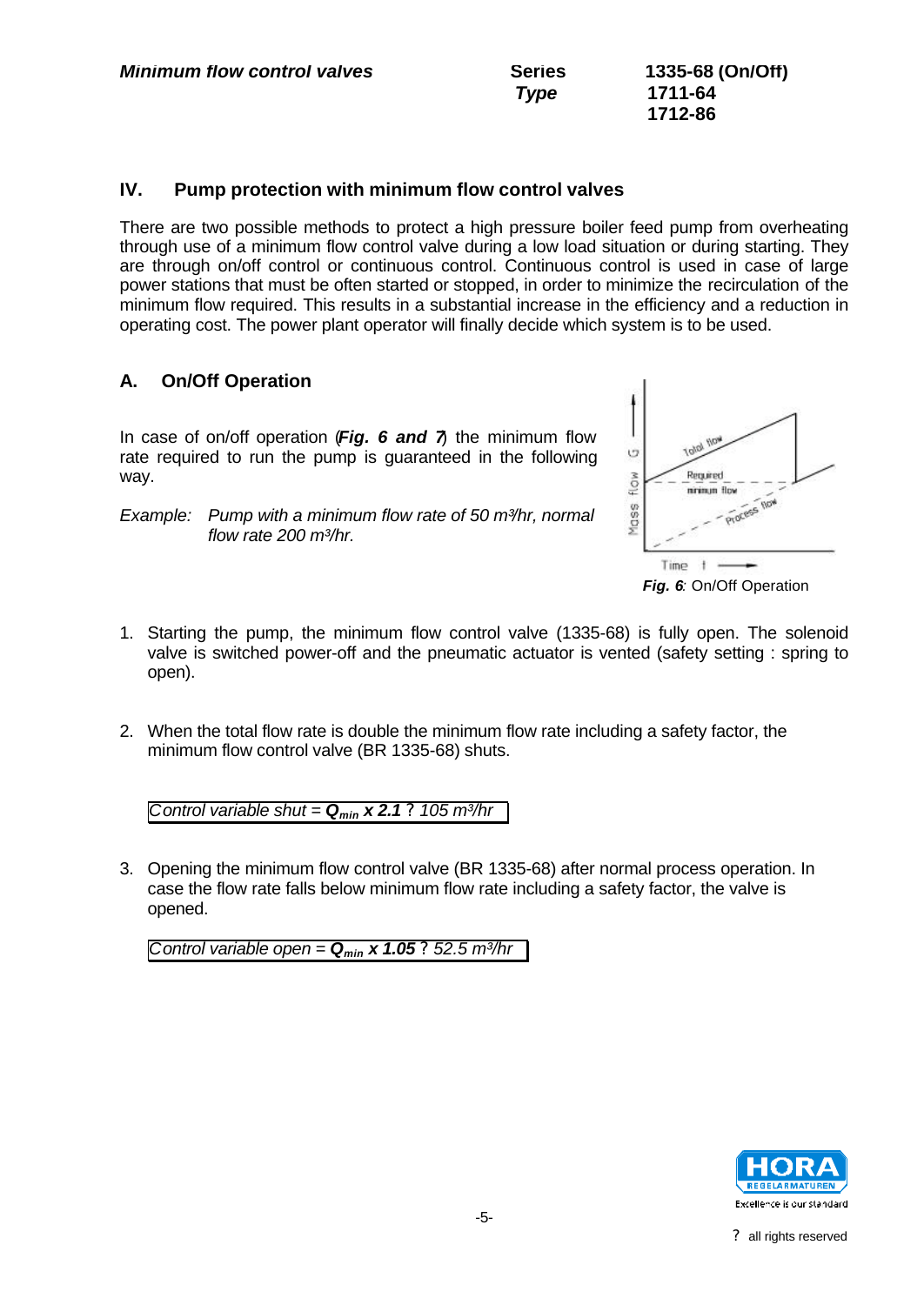*Minimum flow control valves* Series 1335-68 (On/Off)



**Fig. 7:** Circuit diagram On/Off operation

# **B. Continuous control**

In case of continuous control (*Fig. 8 and 9*) the minimum flow rate required to run the pump is guaranteed in the following way:

*Example: Pump with a minimum flow rate of 50 m³/hr, normal flow rate 200 m³/hr*

1. Start up of the pump, the minimum flow control valve (1711-64 / 1712-86) is fully open. A 4 mA signal is given at the E/P-positioner and additionally, a solenoid valve (switched power-off) can be installed in order to achieve redundancy. The pneumatic actuator is thus vented (safety setting: spring open).



*Fig. 8:* Continuous control

2. In case the feed water control valve is opened, the closing of the minimum flow control valve (1711-64 / 1712-86) takes places as per following control variable.

*Control variable shut* =  $Q_{process}$  +  $Q_{min}$ ? 55 m<sup>3</sup>/hr

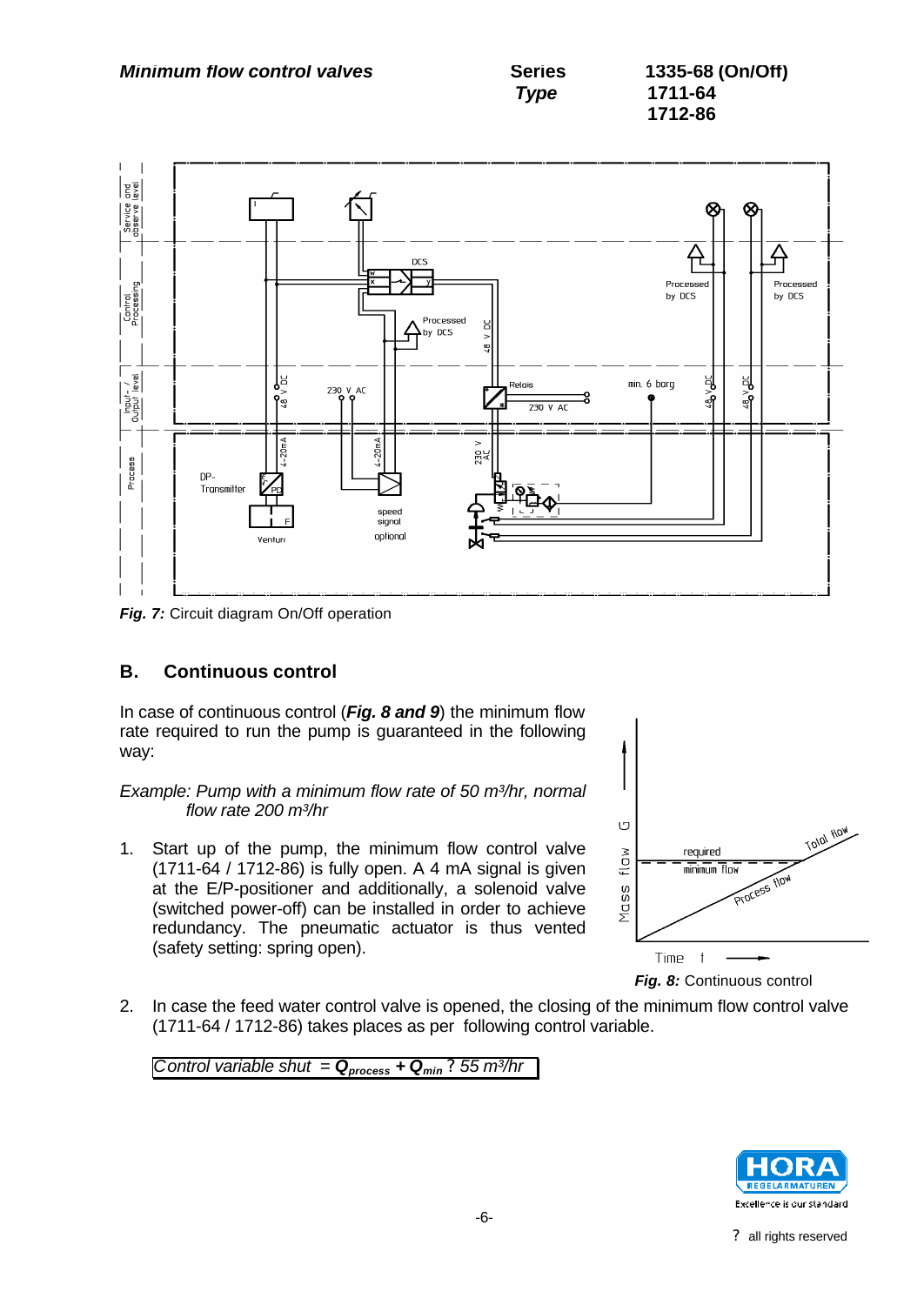| <b>Minimum flow control valves</b> | <b>Series</b> | 1335-68 (On/Off) |
|------------------------------------|---------------|------------------|
|                                    | Type          | 1711-64          |
|                                    |               | 1712-86          |

3. Opening of the minimum flow control valve (1711-64 / 1712-86) after normal process operation. In case the flow rate falls below the minimum flow rate plus a control factor, the valve is opened.

*Control variable open* =  $Q$  *process* +  $Q$  *min* <= 52.5 m<sup>3</sup>/hr



**Fig. 9:** Circuit diagram continuous control

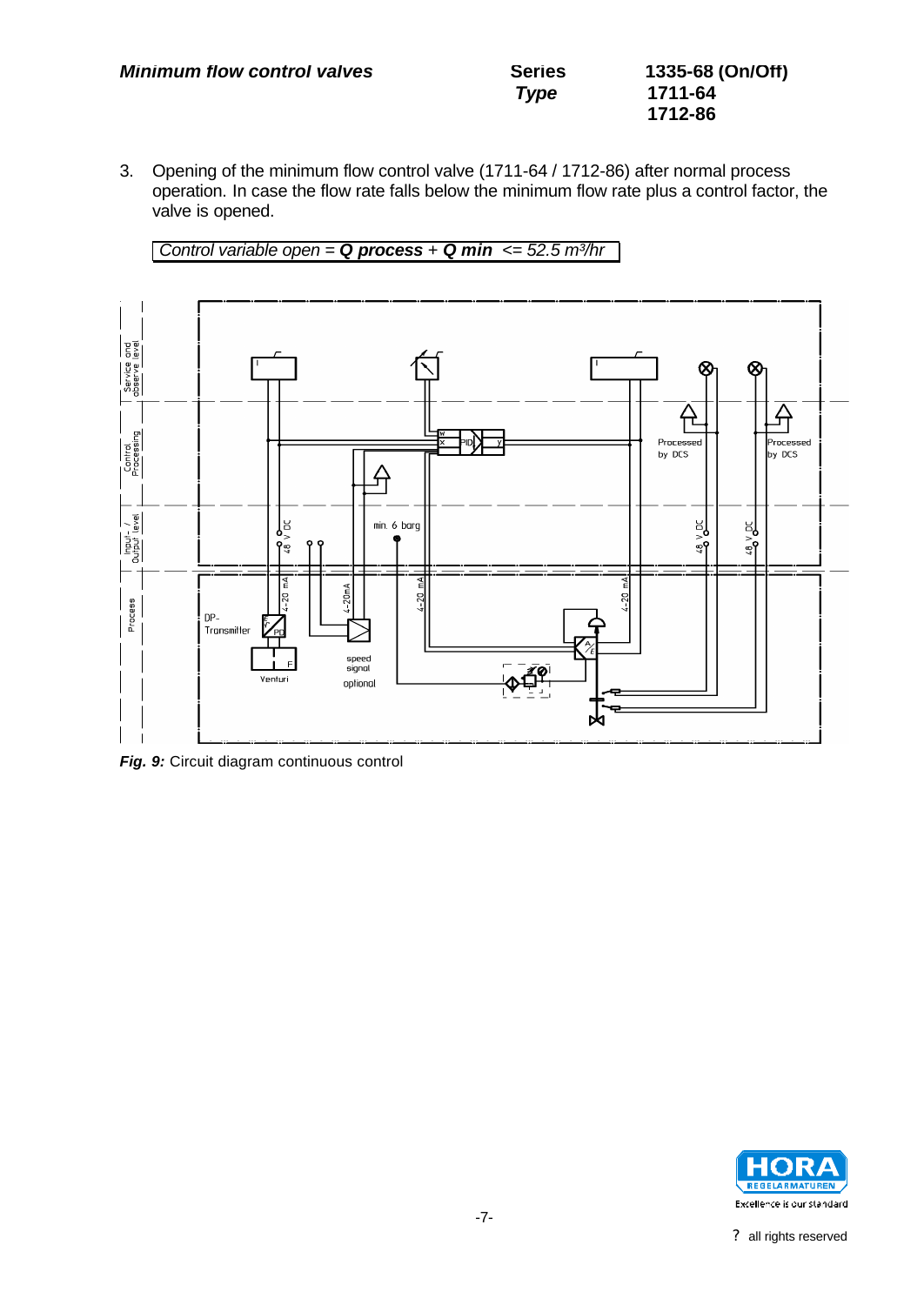#### **V. Minimum flow control valves, Accessories**

- ? System A *(Fig. 10)*
	- Pneumatic diaphragm actuator
	- Solenoid valves in different sizes as per the setting time (client's specification)
	- Limit switch on/off
	- Air filter reduction station



*Fig. 10:* Diagram on/off operation

- ? System B *(Fig. 11)*
	- Pneumatic diaphragm actuator
	- Solenoid valves in different sizes as per the setting time (client's specification)
	- Limit switch on/off
	- Air filter reduction station
	- E/P-positioner input (4-20 mA), incl. feedback signal (4-20 mA)



**Fig. 11:** Diagram continuous control

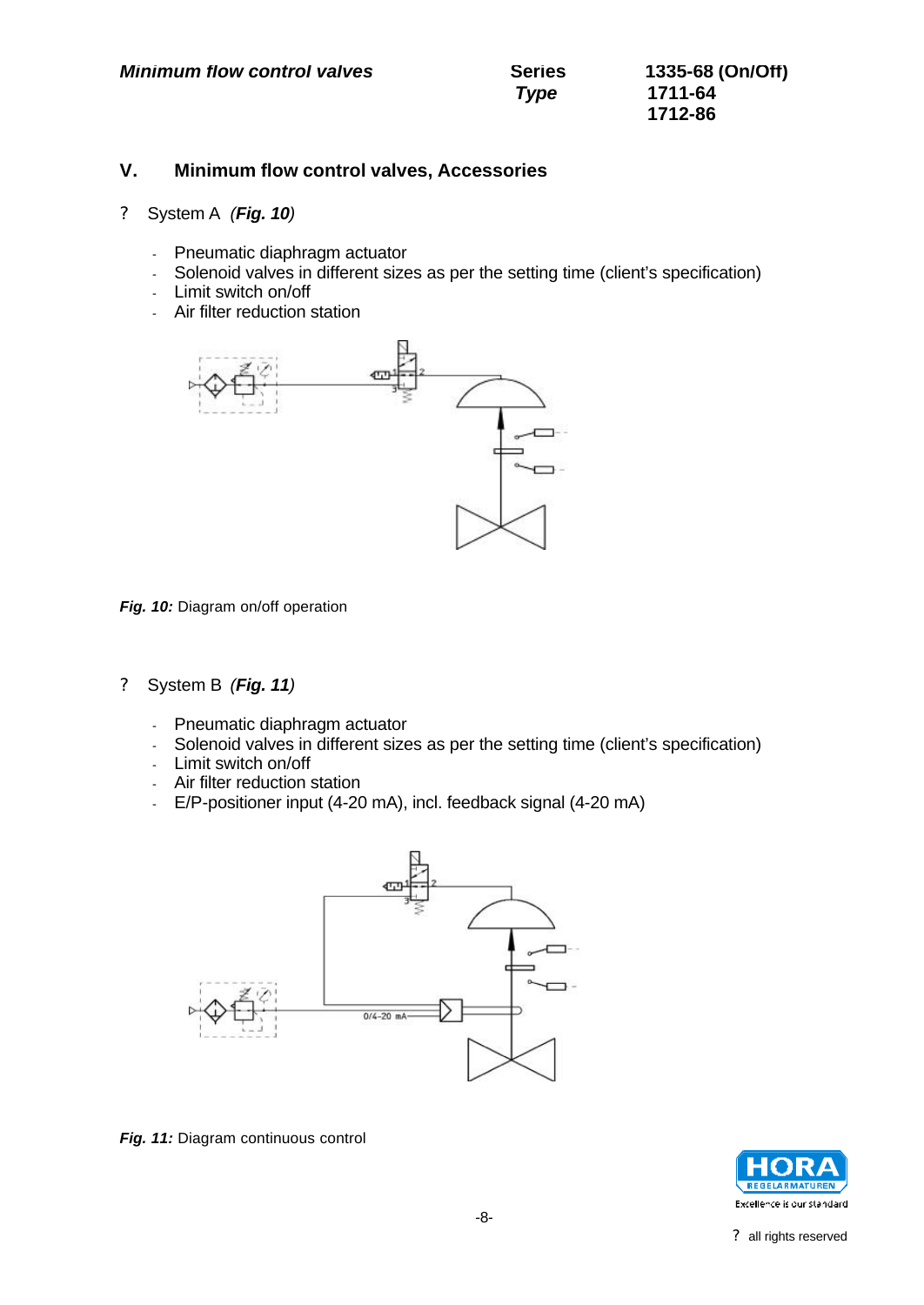#### **VI. Flow measurement and regulation**

- ? System A *(Fig. 7)*
- Venturi nozzle including two shut off valves.
- 3 or 5 manifold valve mounted with a pressure difference transmitter (4-20 mA)
- Process controller with a relay output to control the solenoid valve.
- $\mathbb{Z}$  The controller should be installed in the switch cabinet of the pump.
- ? System B *(Fig. 9)*
- Venturi nozzle including two shut off valves.
- 3 or 5 manifold valve mounted with a pressure difference transmitter (4-20 mA)
- Process controller with (4-20mA), output to control the E/P-positioner.
- $\mathbb{Z}$  The controller should be installed in the switch cabinet of the pump.
- $\mathscr{L}$  Control of the solenoid valve can be done from the control room as an additional safety measure.